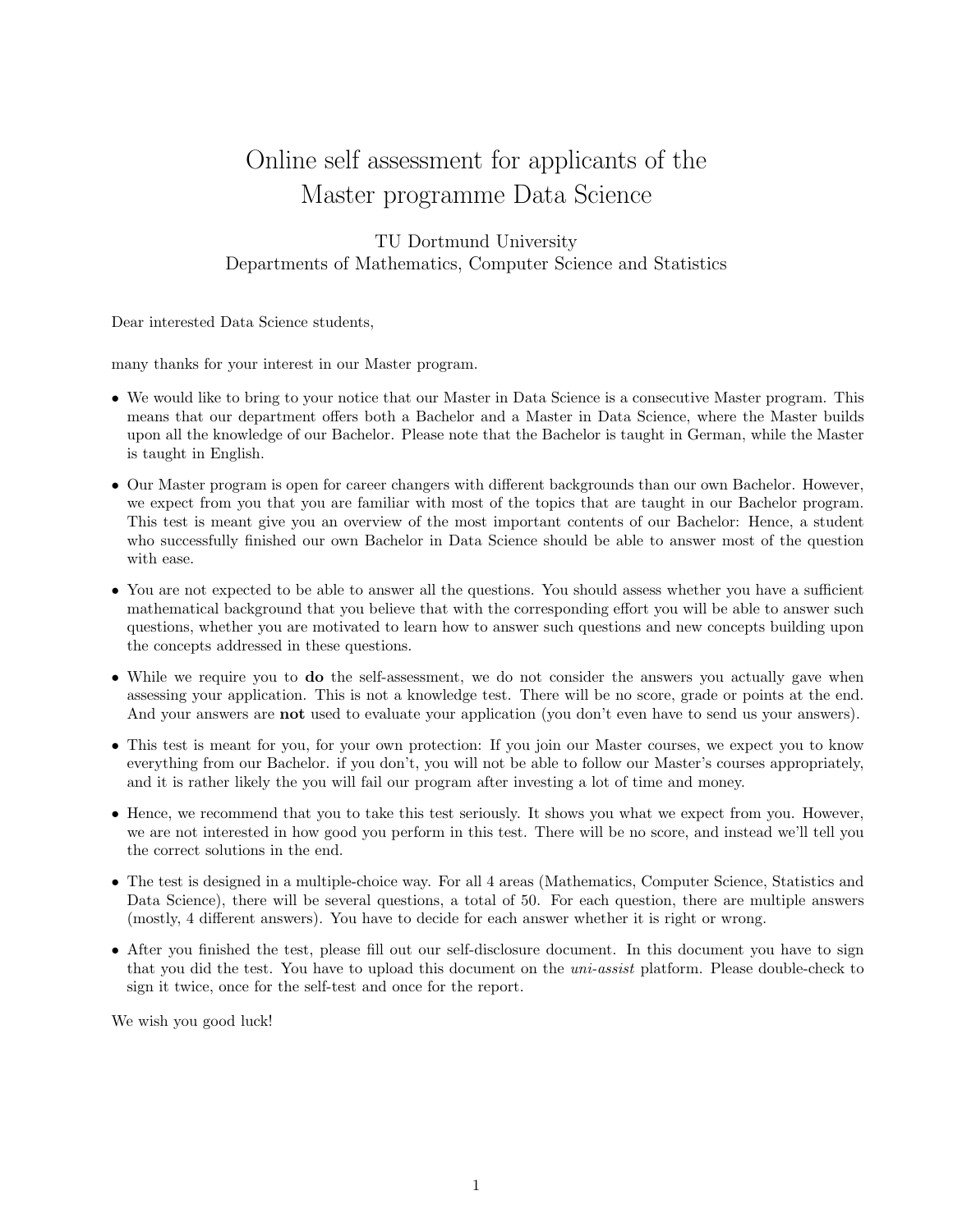# 1 Mathematics

- $\bullet$  The symbol ln denotes the natural logarithm, that is, the logarithm with base  $e$ .
- The symbols  $\mathbb{Z}, \mathbb{Q}, \mathbb{R}, \mathbb{C}$  denote the sets of integers, rational numbers, real numbers, and complex numbers, respectively.

#### 1.1 Calculus

Question 1. For  $a \in \mathbb{R}$ , which statements do hold for the one-sided limit  $\lim_{x \to a^+} \frac{\ln(x-a)}{\ln(e^x - e^a)}$  $\frac{\ln(w-a)}{\ln(e^x-e^a)}$ ?

- a) The limit exists.
- b) Its value is 0.
- c) Its value is 1.
- d) Its value is  $e^a$ .

**Question 2.** Which statements do hold for the definite integral  $\int_0^{\pi}$ 0  $e^{\cos x} \sin x \, dx$ ?

- a) The antiderivative is not explicitly calculable.
- b) The definite integral has a finite value.
- c) Its value is  $e \frac{1}{\cdot}$  $\frac{1}{e}$ .
- d) Its value is 0.

Question 3. The following figure shows the graph of the derivative  $f'$  of a function f, where f is continuous on the interval  $[0, 4]$  and differentiable on the interval  $(0, 4)$ . Which of the following statements give the correct ordering of the function values  $f(0)$ ,  $f(2)$ , and  $f(4)$ ?



- a)  $f(0) < f(4)$
- b)  $f(4) < f(2)$
- c)  $f(2) \le f(0)$
- d)  $f(4) = f(2)$

**Question 4.** Let f be the function defined by the series  $f(x) = \sum_{n=0}^{\infty}$  $n=1$  $x^n$  $\frac{b}{n}$  for all x such that  $-1 < x < 1$ . Which statements do hold?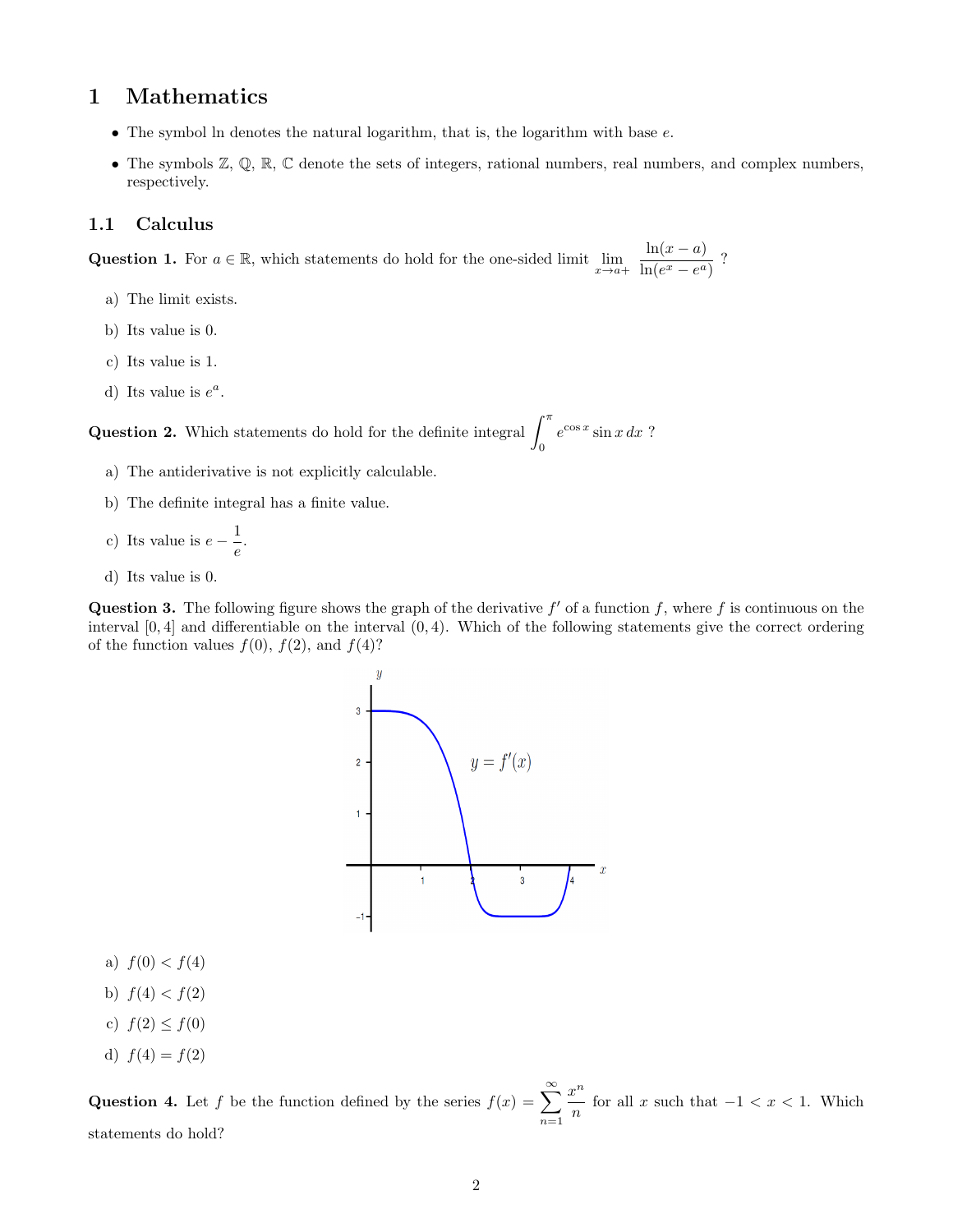- a) The series converges absolutely.
- b) The derivative is  $f'(x) = \sum_{n=0}^{\infty}$  $n=1$  $x^n$ .
- c) The derivative is  $f'(x) = \sum_{n=0}^{\infty}$  $n=0$  $x^n$ .
- d) The derivative equals  $f'(x) = \frac{1}{1-x}$ .

## 1.2 Linear Algebra

Question 5. Consider the following system of linear equations

 $3x + 2y + z = 0$  $x + y + z = 0$  $x$  −  $z$  = 0

with solutions of the form  $(x, y, z)$  where  $x, y, z$  are real numbers. Which of the following statements are correct?

- a) The system is consistent.
- b) The sum of any two solutions is a solution.
- c) The system has a unique solution.
- d) The system has infinitely many solutions.

Question 6. Which are eigenvalues of the matrix

$$
\left(\begin{array}{rrr}3 & 2 & 5 \\ 0 & 2 & 3 \\ 0 & 1 & 4 \end{array}\right) ?
$$

- a) 2
- b) 3
- c) 5
- d) 0

### 1.3 Analytic Geometry

Question 7. Consider the solid in xyz-space, which contains all points  $(x, y, z)$  whose z-coordinate satisfies

$$
0 \le z \le 4 - x^2 - y^2.
$$

Which statements do hold?

- a) The solid is a sphere.
- b) The solid is a pyramid.
- c) Its volume is  $8\pi$ .
- d) Its volume is  $\frac{16\pi}{3}$ .

Question 8. Consider the function g defined by  $g(x, y) = e^y(y - x^2)$  for all real x, y. Which of the following terms are needed to represent the length of the gradient  $\nabla g(1, -1)$ ?

a)  $\sqrt{10}$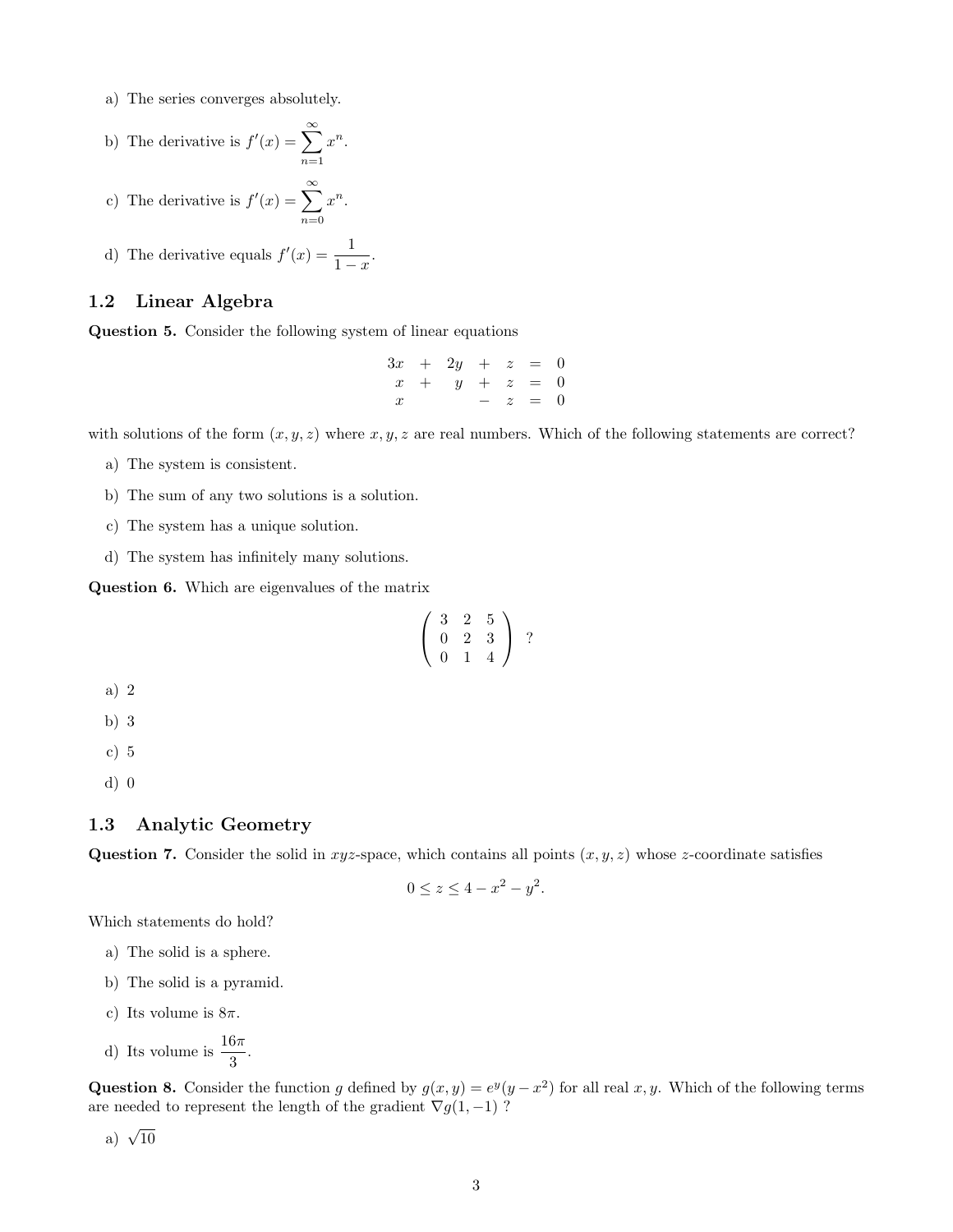- b)  $\sqrt{5}$
- c) e
- d)  $\pi$

**Question 9.** A circular helix in xyz-space has the following parametric equations, where  $\theta \in \mathbb{R}$ .

$$
\begin{array}{rcl}\nx(\theta) &=& 4 \cos \theta \\
y(\theta) &=& 4 \sin \theta \\
z(\theta) &=& 3\theta\n\end{array}
$$

Let  $L(\theta)$  be the arclength of the helix from the point  $P(\theta) = (x(\theta), y(\theta), z(\theta))$  to the point  $P(0) = (4, 0, 0)$ , and let  $D(\theta)$  be the distance between  $P(\theta)$  and the origin  $(0, 0, 0)$ . Let  $L(\theta) = 10$ . Which statements do hold?

- a)  $\theta = 4$
- b)  $\theta = 2$
- c) To calculate the value of D for a given  $\theta$ ,  $x(\theta)$  and  $y(\theta)$  have to be evaluated explicitely.
- d)  $D(\theta) = \sqrt{52}$

#### 1.4 Differential Equations

Question 10. Let  $y : \mathbb{R} \to \mathbb{R}$  be the real-valued function defined on the real line, which is the solution of the initial value problem

$$
y' = -xy + x, \qquad y(0) = 2.
$$

Which statements are correct?

- a) The problem is not uniquely solvable.
- b) The solution  $y(x)$  contains an exponential function.

c) 
$$
\lim_{x \to \infty} y(x) = 1
$$

d) 
$$
\lim_{x \to \infty} y(x) = 0
$$

# 2 Computer Science

## 2.1 Data Structures

Question 11. The number of steps taken for searching the value x in a binary tree with n nodes ...

- a) depends not on  $x$ .
- b) depends on  $n$ .
- c) is  $O(\log_2 n)$ .
- d) is  $O(\log_n n)$ .

Question 12. The average-case performance when looking up a single search key ...

- a) is better with a Linked List than with a Hash Table.
- b) is better with a Hash Table than with an Array.
- c) is better with a Binary Search Tree than with a Hash Table.
- d) is the same with a Linked List, an Array, and a Hash Table.

Question 13. Given 100 000 numbers, the minimum height of a binary search tree that can store all these numbers . . .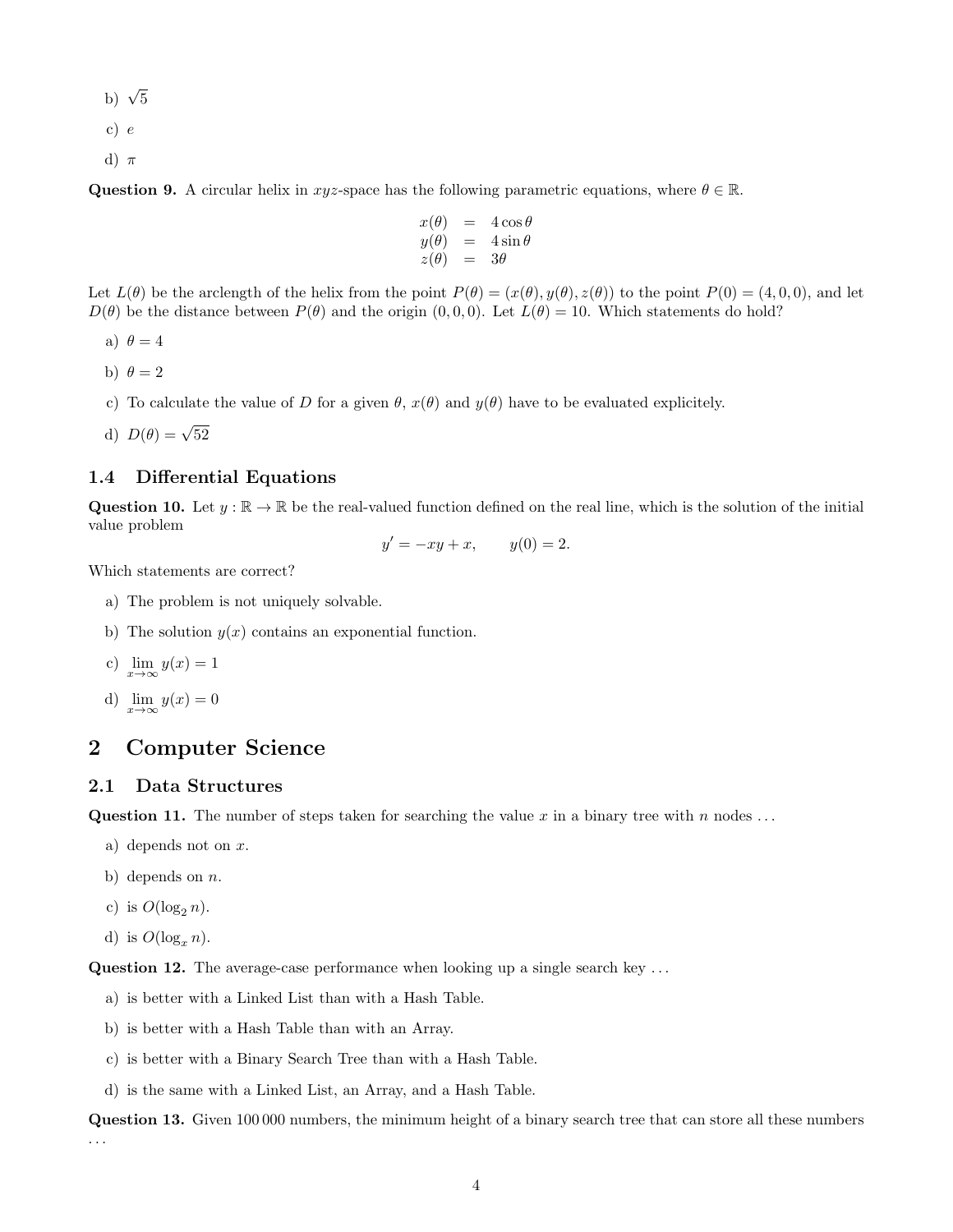- a) depends on the numbers.
- b) is larger than 20 levels.
- c) is smaller than 19 levels.
- d) can be calculated as  $log_{10}(100000)$ .

Question 14. Which of the following statements are correct for a max-heap?

- a) The root always contains the largest key.
- b) All keys in the left subtree are always smaller than any key in the corresponding right subtree.
- c) All leaves are located on the same level.
- d) Each subtree is also a max-heap.

Question 15. Which of the following statements are correct for a binary search tree?

- a) The root always contains the largest key.
- b) All keys in the left subtree are always smaller than any key in the corresponding right subtree.
- c) All leaves are located on the same level.
- d) Each subtree is also a binary search tree.

Question 16. The following operations are applied to an empty stack s:

s.push(1) s.push(2) s.push(3) s.pop() s.push(4) s.pop()

The result of a further  $s.pop()$  is ...

- a) a number
- b) undefined
- c) 4
- d) 2

#### 2.2 Algorithms and Programming

**Question 17.** Sorting a data set is an important sub-problem in data science. Given the size  $n$  of a data set, which statements are correct?

- a) Bubble Sort has worst-case run-time complexity  $O(n)$ .
- b) Bubble Sort has worst-case run-time complexity  $O(n \log(n))$ .
- c) Bubble Sort has worst-case run-time complexity  $O(n^2)$ .
- d) Merge Sort has worst-case run-time complexity  $O(n)$ .
- e) Merge Sort has worst-case run-time complexity  $O(n \log(n))$ .
- f) Merge Sort has worst-case run-time complexity  $O(n^2)$ .
- g) Quick Sort has worst-case run-time complexity  $O(n)$ .
- h) Quick Sort has worst-case run-time complexity  $O(n \log(n))$ .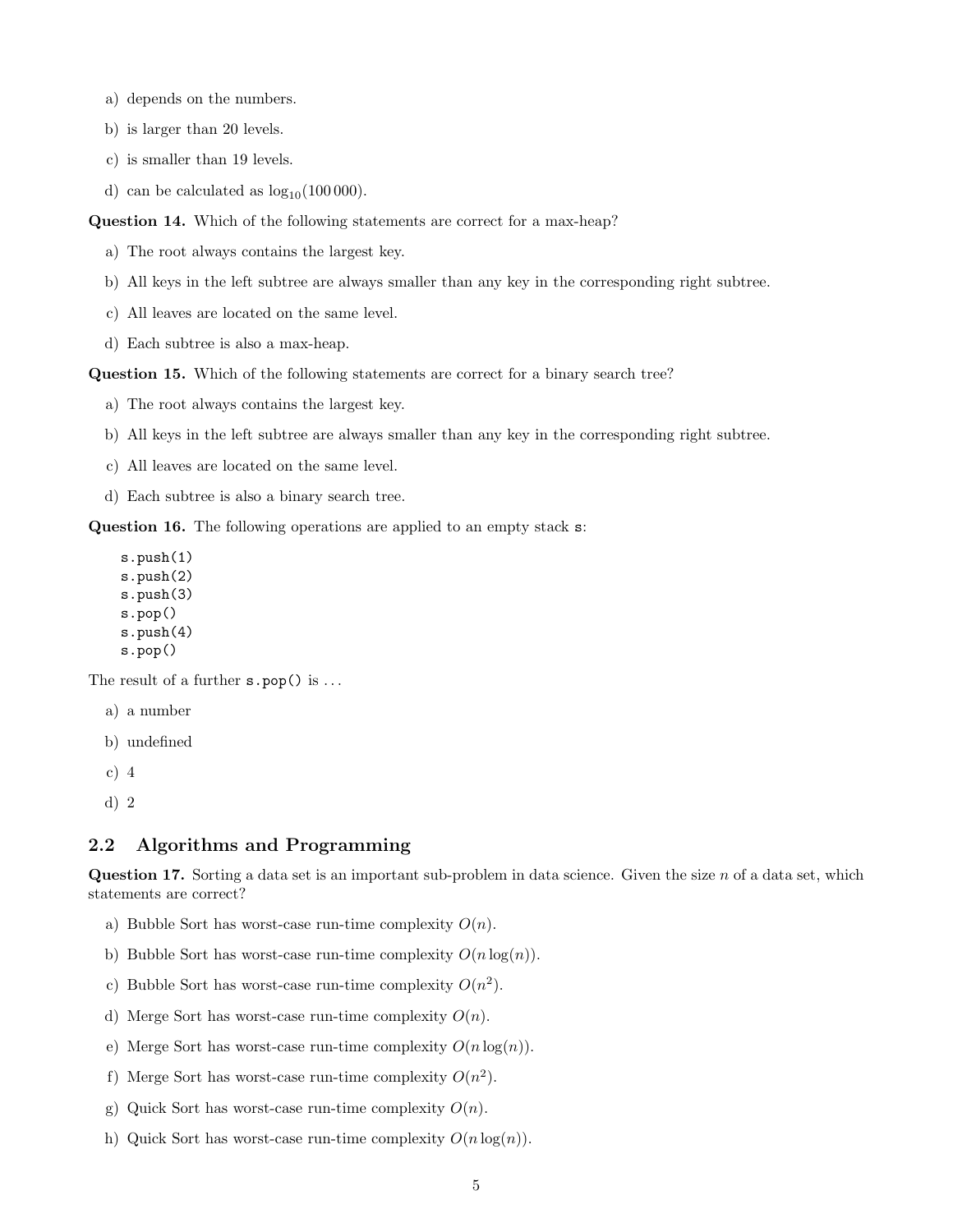i) Quick Sort has worst-case run-time complexity  $O(n^2)$ .

**Question 18.** C1 and C2 are classes written in an object-oriented programming language (such as Java,  $C#$ , or  $C_{++}$ ). Which of the following statements are correct if C1 is a superclass of C2?

- a) C1 is always an abstract class.
- b) C2 contains all public features defined by C1.
- c) Each C2 object may be replaced by a C1 object.
- d) C2 is a subclass of C1.

Question 19. The following function f uses recursion:

```
def f(n):if n <= 1
        return n
   else
        return f(n-1) + f(n-2)
```
Let **n** be a valid input, i.e., a natural number. Which of the following functions returns the same result but without recursion?

```
a) def f(n):
       a \leftarrow 0b \leq -1if n = 0return a
        elsif n = 1
            return b
        else
            for i in 1..n
                 c \leftarrow a + ba \leftarrow bb \leftarrow creturn b
b) def f(n):
       a < - 0i \leq nwhile i > 0a \leftarrow a + i + (i-1)return a
c) def f(n):
       arr[0] <- 0
        arr[1] <- 1
        if n <= 1
            return arr[n]
        else
            for i in 2..n
                 arr[i] <- arr[i-1] + arr[i-2]return arr[n]
d) def f(n):
       arr[0..n] \leftarrow [0, ..., n]if n <= 1
            return arr[n]
        else
            a < - 0
```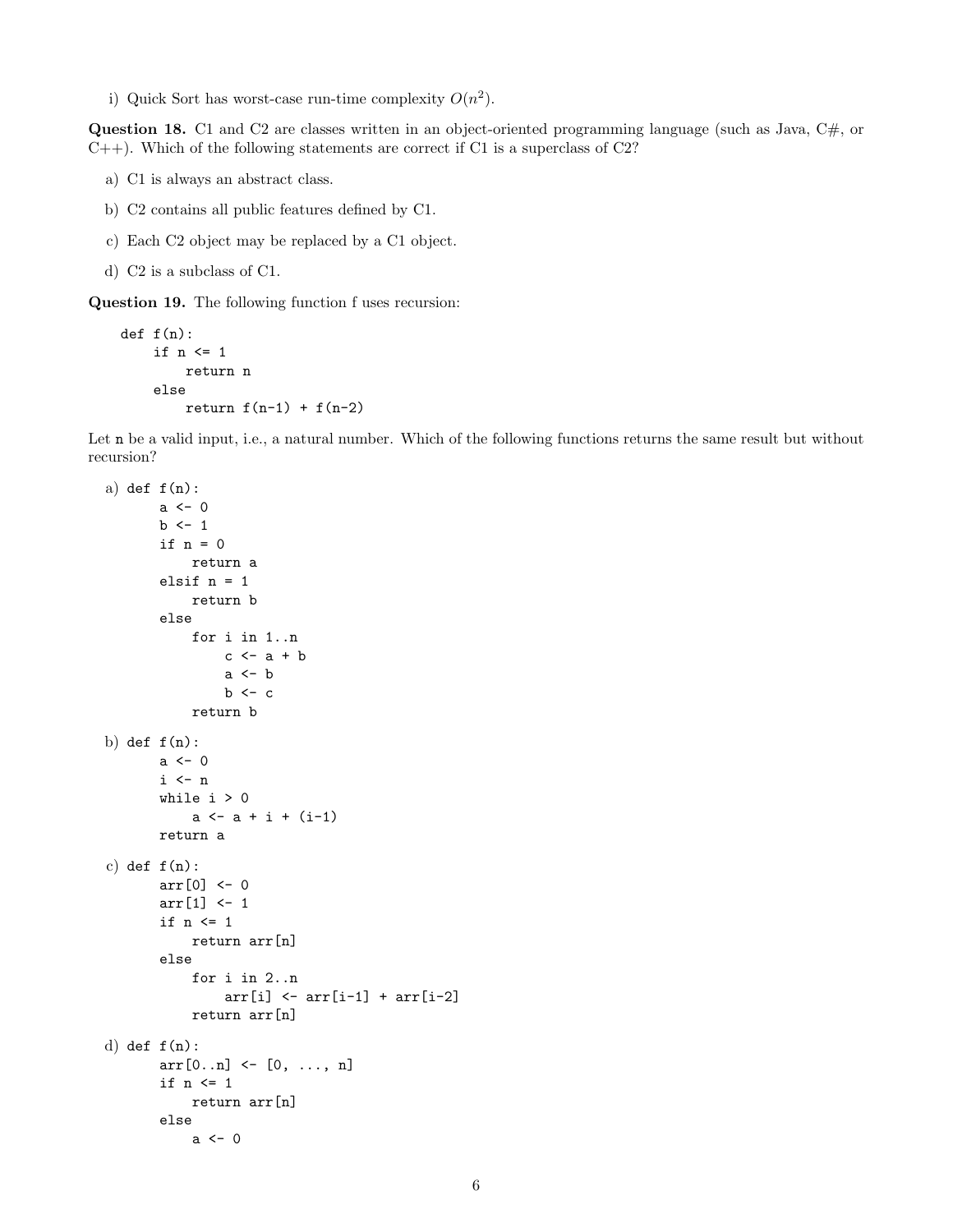for i in 0..n  $a \leftarrow a + arr[i]$ return a

# 2.3 Logic and Databases

Question 20. If A, B, and C are Boolean variables, which of the following statements are correct?

a) 
$$
A \wedge (B \vee C) = (A \wedge B) \vee (A \wedge C)
$$

b)  $A \vee (B \wedge C) = (A \vee B) \wedge (A \vee C)$ 

c)  $(A \wedge B) \vee C = C \vee (B \wedge A)$ 

Question 21. A large retail company keeps sales data local to the individual branches where sales transactions were performed. To compute overall sales statistics, the company wants to avoid sending the full sales data set to a central server. Instead, only aggregated sales information (sum, average, minimum, variance, median, maximum) is sent from each branch to the central site. Which of the following statements are correct?

- a) The overall sum can be derived from the sums per branch.
- b) The overall average can be derived from the averages per branch.
- c) The overall minimum can be derived from the minimums per branch.
- d) The overall variance can be derived from the variances per branch.
- e) The overall median can be derived from the medians per branch.
- f) The overall maximum can be derived from the maximums per branch.

Question 22. Consider the following table in a relational database.

| Last Name | Rank      | Room | Shift     |
|-----------|-----------|------|-----------|
| Smith     | Manager   | 234  | Morning   |
| Jones     | Custodian | 33   | Afternoon |
| Smith     | Custodian | 33   | Evening   |
| Doe       | Clerical  | 222  | Morning   |

According to the data shown in the table, which of the following could be candidate keys of the table?

- a) {Last Name}
- b) {Room}
- c) {Shift}
- d) {Rank, Room}
- e) {Room, Shift}

Question 23. The database interface of a library allows searching only for a single attribute (such as Title or Author ) in each query. Your friend decided to extend it's functionality and wrote an algorithm that allows searching for books that satisfy multiple predicates over single attributes in conjunction. He tells you the algorithm reuses the already implemented query functionality and works by intersecting the results ( book id's ) of queries over single attributes.

Which of the following assumptions on your friend's algorithm are plausible?

- a) Its worst-case run-time necessarily increases exponentially with respect to the number of attributes in the query.
- b) Its worst-case run-time depends on the length of the longest result of the single-attribute queries.
- c) It might be implemented using an join.
- d) It might be implemented using sorting.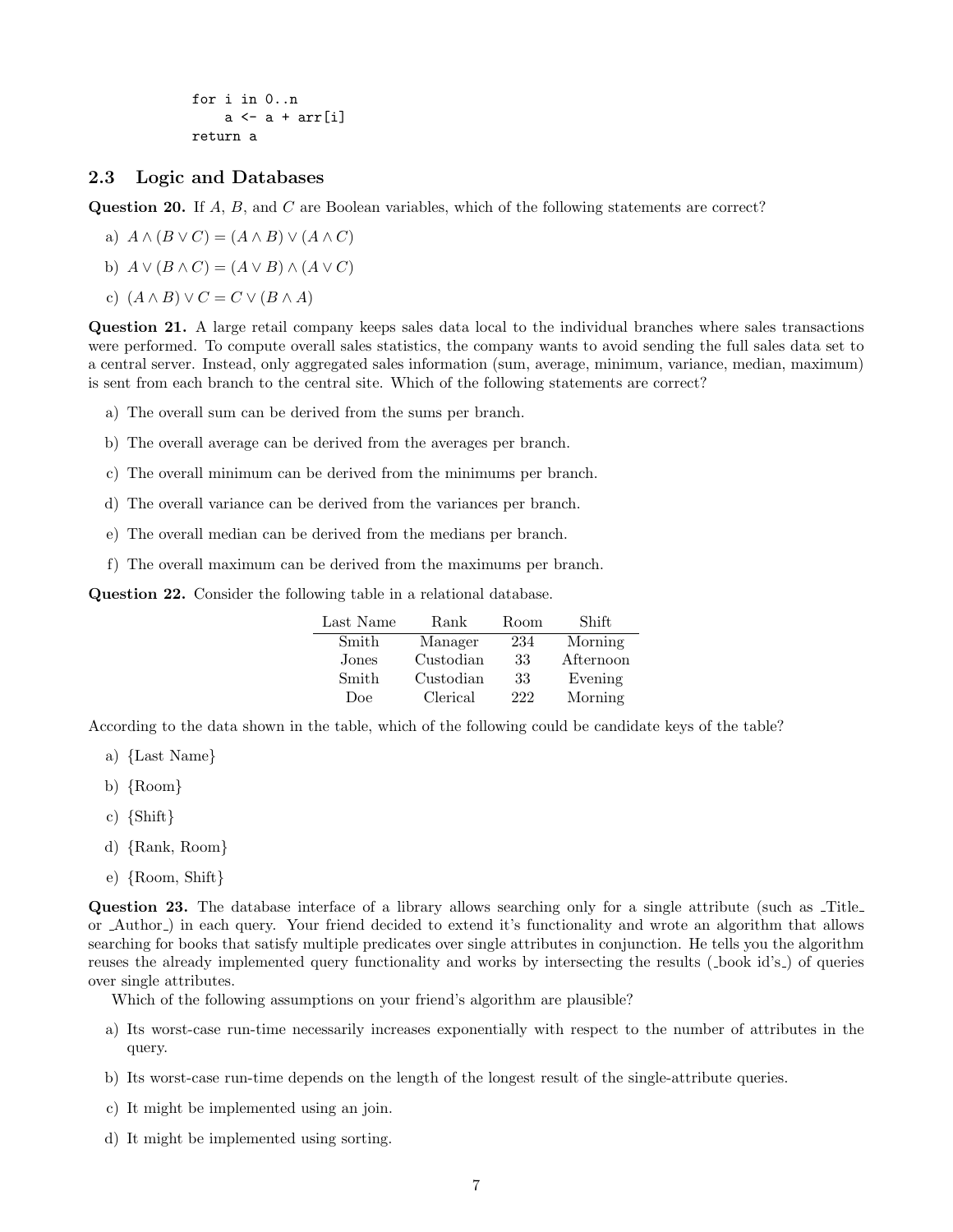## 2.4 Fundamentals of theoretical computer science

Question 24. Given an implementation of an algorithm, you want to check formally its run-time performance before you apply the algorithm to big data sets, in order to prevent endless runs of algorithms on your computer. The check if your algorithm runs endlessly on this data is depending on...

- a) the length of the source code, it is a coding problem.
- b) function calls in the algorithm, it is a call-graph problem.
- c) recursion in the algorithm, it is a software design problem.
- d) the size of your data, it is a big data problem.

Question 25. Which of the following languages are regular?

- a) Words that consist of only vowels ('a', 'e', 'i', 'o', 'u').
- b) Words where the 6th-last character is a vowel.
- c) Words that contain as many vowels as consonants (non-vowels).
- d) Palindroms (reading the word backwords yields the same word).

# 2.5 Computer Architecture

Question 26. In computer architecture, SIMD may refer to the situation where...

- a) multiple CPU cores can access the same memory concurrently.
- b) the same operation can be applied to multiple operands with only a single instruction.
- c) multiple independent instructions can be executed at the same time in the same CPU core.
- d) multiple independent memory banks show up as a single address space.

# 3 Statistics

### 3.1 Descriptive Statistics

Question 27. Which of the following sets have an arithmetic mean of 100, but a median smaller than 100?

- a) {80, 100, 120}
- b) {80, 80, 140}
- c) {0, 50, 150}
- d) {60, 120, 120}

Question 28. Can there be a set of data fitting to both the following histograms? Which of these answers are correct?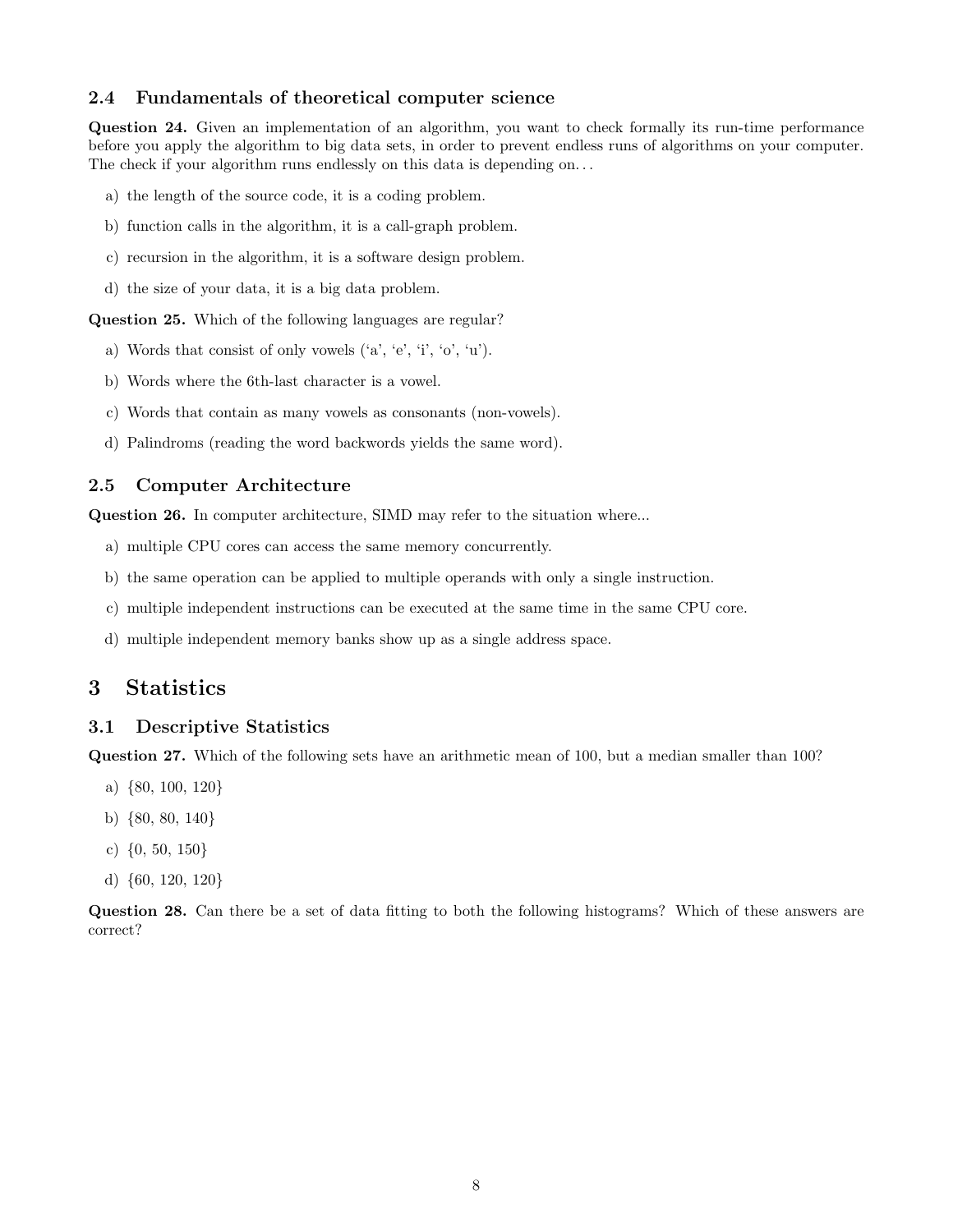

**Histogram 2**



- a) No, because the right one is calculated from positive data only.
- b) Yes, the right one includes all possible data from which the left one may be calculated.
- c) No, the right one must be calculated with at least one value greater than 8.
- d) No, the left one can not have been calculated with a value of 10 or more.

Question 29. Calculate estimates of the standard deviations  $s_x$ ,  $s_y$  of the samples  $x = (5, 9, 7)$  and  $y = (-1, 2, 5)$ as well as the Pearson coefficient of correlation  $r_{xy}$  of x and y. Which of the following answers are correct?

- a)  $s_x = 4, s_y = 9$
- b)  $r_{xy} = 0$
- c)  $s_x = 2, s_y = 3$
- d)  $r_{xy} = \frac{1}{2}$
- e)  $r_{xy} = \frac{1}{4}$

Question 30. Consider the following scatter plot.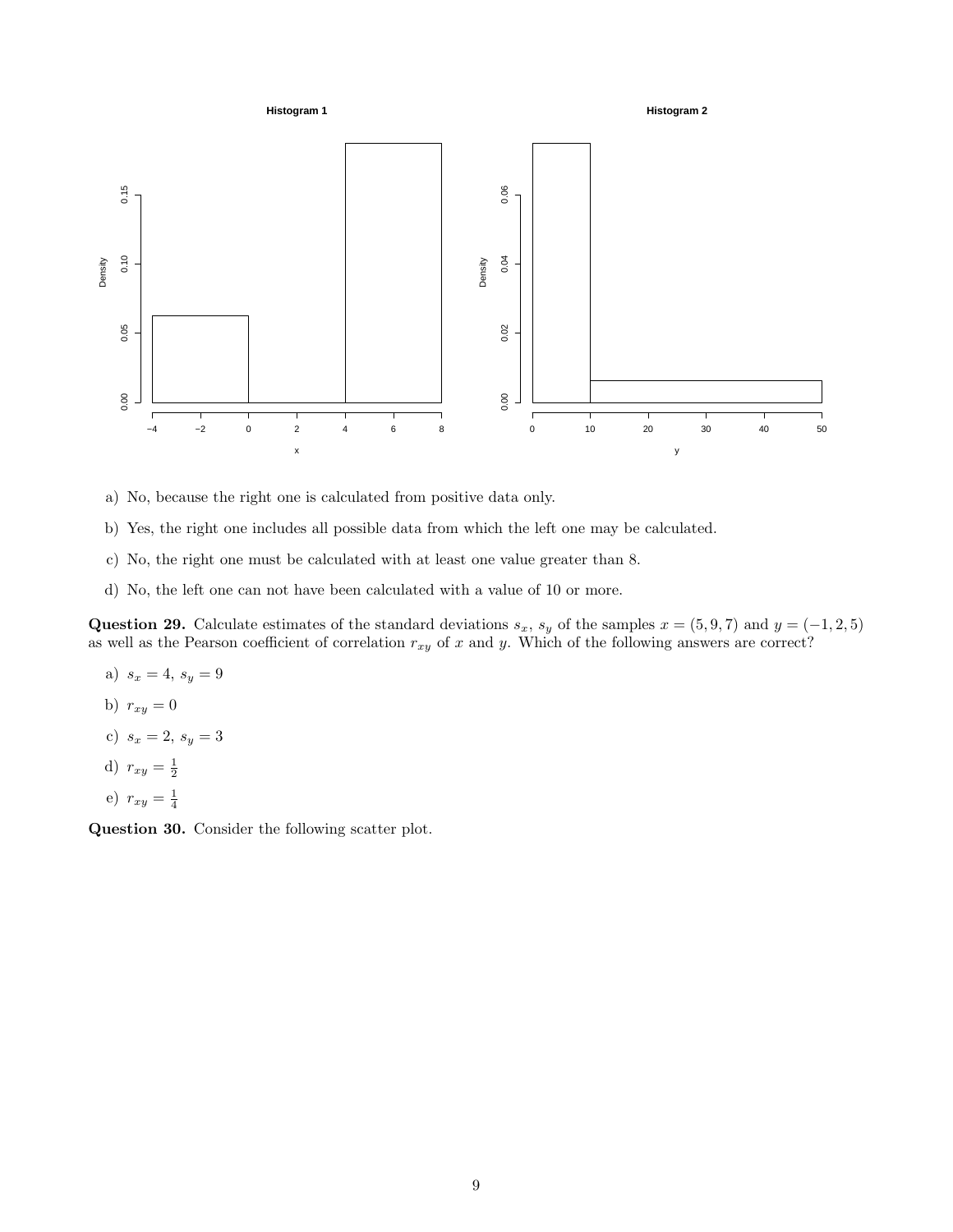

The coefficient of correlation of the two variables . . .

- a) is negative.
- b) is positive.
- c) should have an absolute value greater than 0.4.
- d) should be close to zero.

**Question 31.** Let the coefficient of correlation of two variables  $X$  and  $Y$  be larger than zero. What will be the effect on it, if the data of  $X$  are multiplied by the factor of 2?

- a) The effect depends on the data of X.
- b) It depends on  $Y$ .
- c) The coefficient will be doubled.
- d) It will be increased fourfold.

#### 3.2 Probability

Question 32. There are 8 socks in your drawer: 4 black and 4 red. You take 3 of them with you in the dark. Which statements are correct?

- a) It is sure that you get at least two socks (a pair) of the same colour.
- b) It is sure that you get a pair of reds.
- c) The probability to get 3 of the same colour is  $\frac{1}{8}$ .
- d) The probability to get 3 of the same colour is  $\frac{1}{7}$ .

Question 33. In the sports injuries unit of a hospital, 40% of the patients are rugby players, 20% are swimmers and the remaining 40% play soccer. For a rugby player, the probability to be released on the first day is 10%; for a swimmer, it is 20%; for a soccer player, it is 80%. Which of the following statements are correct?

- a) 40% of all patients are released on the first day.
- b) Given a patient is released on the first day, the probability of her/him being a soccer player is 80%.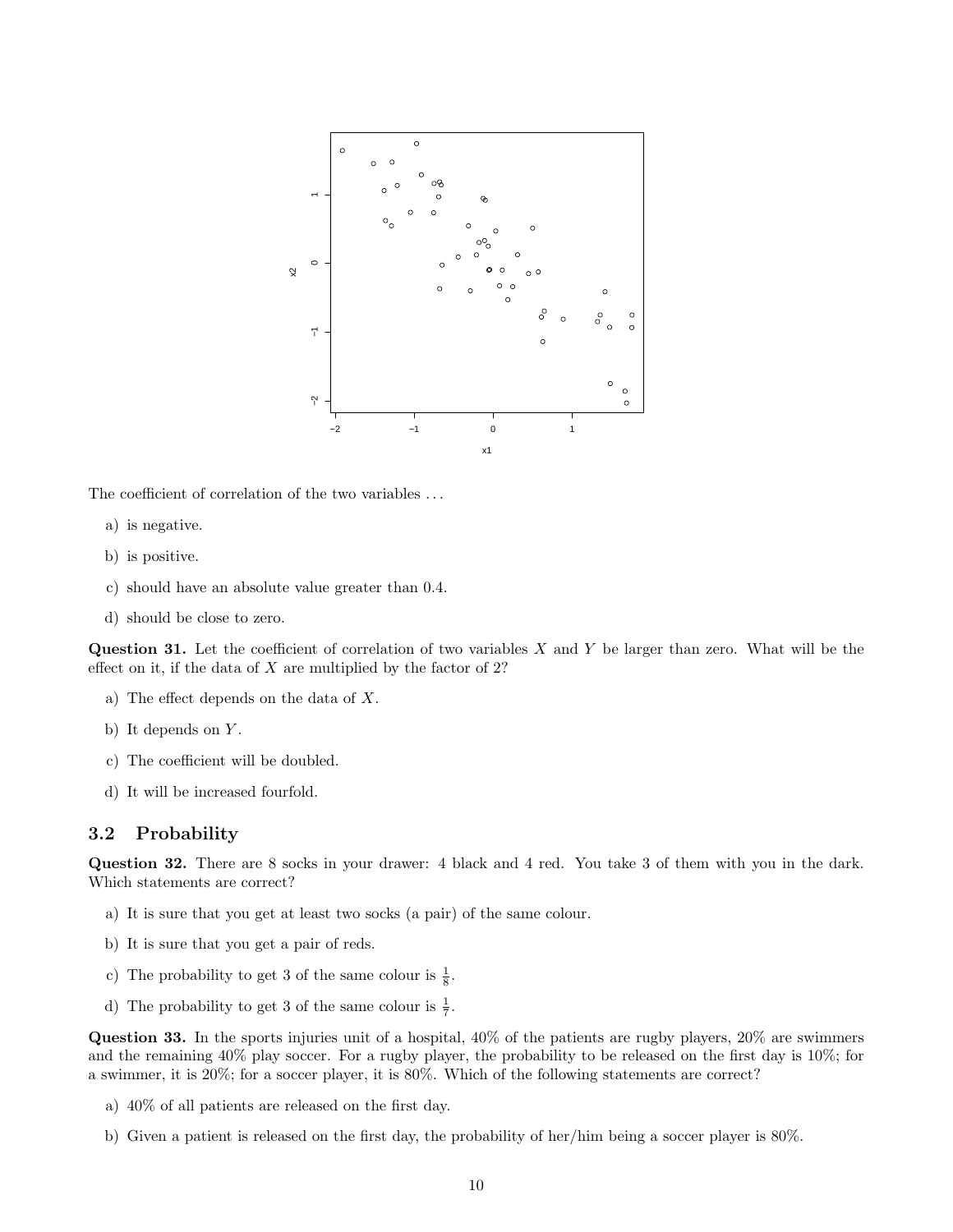c) 80% of the non-swimmers have to stay for more than one day.

**Question 34.** Let  $X$  be a random variable with probability density function

$$
f(x) = \begin{cases} \frac{1}{9}x^2, & x \in [0,3], \\ 0, & \text{else.} \end{cases}
$$

Which of the following statements are correct?

- a) The expected value of X is  $\frac{9}{4}$ .
- b) The probability of  $X < 1$  is  $\frac{1}{27}$ .
- c) The probability of  $X \in [0, 0.5]$  is  $\frac{1}{54}$ .
- d) The probability of  $X = 1$  is zero.

#### 3.3 Inference and Linear Models

**Question 35.** Let  $X$  be a random variable defined by the density function

$$
f(x) = \begin{cases} \frac{\alpha \beta^{\alpha}}{x^{\alpha+1}} & , \text{if } x \ge \beta \\ 0 & , \text{ else} \end{cases}
$$

with parameters  $\alpha > 0$  and  $\beta > 0$ . We observe a sample  $\{3, 4, 8\}$ . Which of the following statements are correct?

- a) The expected value of X exists for all combinations of  $\alpha$  and  $\beta$ .
- b) The expected value does only depend on  $\alpha$ , but not on  $\beta$ .
- c) Given the sample,  $\beta$  cannot be larger than 3.
- d) If we assume  $\beta = 2$ , the estimate of  $\alpha$  derived by the method of moments given the sample is  $\frac{5}{3}$ .
- e)  $\frac{5}{3}$  is also the maximum likelihood estimate of  $\alpha$  in this case.

Question 36. We are interested in significant differences (level  $\alpha = 0.05$ ) between the expected values  $\mu_1$  and  $\mu_2$ of two populations. Which of the following statements on statistical tests are correct?

- a) We will formulate the null hypothesis as  $\mu_1 = \mu_2$ .
- b) A t-test can always be applied in this situation.
- c) A p-value is the probability that the null hypothesis is correct, given the observed data.
- d) If we obtain a p-value of 0.04, we will reject (level  $\alpha = 0.05$ ) the null hypothesis.

Question 37. One of the lines in the following scatter plot is the regression line fitted to the data. Which of the statements are correct?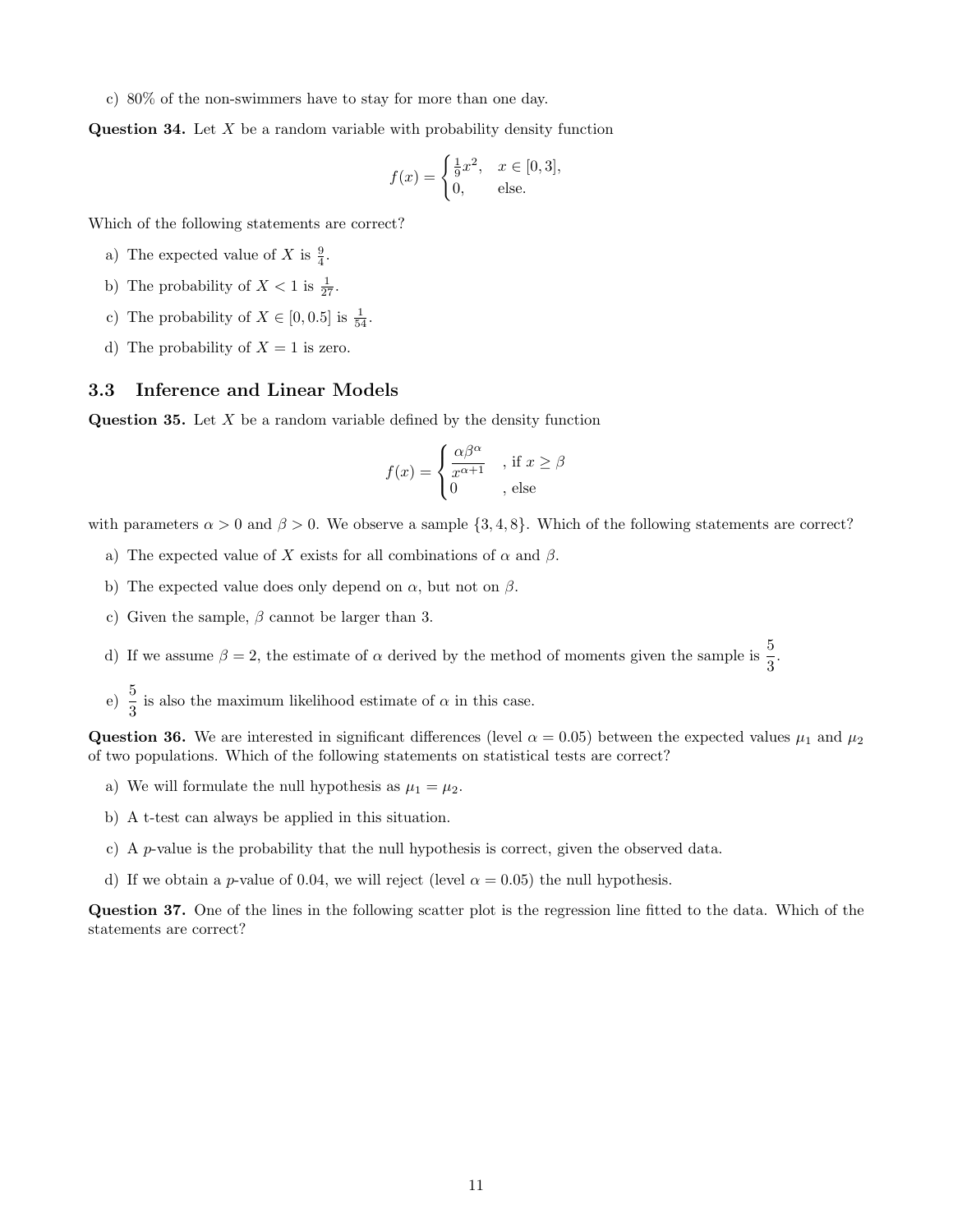

- a) The red and green line have the right direction, and, hence, one of them could be the regression line.
- b) The blue line seems to represent the mean value of the data with respect to  $y$  and thus could be the regression line.
- c) The point in the top right corner has a strong influence on the regression line.
- d) Leaving aside the point in the corner, the red line seems to fit better to the rest of the data.

Question 38. You have performed a linear regression analysis to explore sunflowers' growth (in meters per month) depending on the watering (in litres per day). You have estimated the regression coefficient to be  $\hat{\beta} = 1.6$ . What can you conclude?

- a) There is a significant correlation between watering and growth.
- b) An average sunflower growths 1.6 meters per month.
- c) If you give it an additional litre of water per day, there will be an additional average growth of 1.6 meters per month.
- d) According to the model assumptions, an additional litre of water per day will result in additional 19.2 meters of growth after one year.
- e) You should consider further influencing quantities.

## 3.4 (Alternative 1) R Programming

In this section, you can opt between R (here) and Python (below) representations of the same questions.

Question 39. Which of the following R commands evaluates to TRUE?

- a)  $5 > = 5$
- b) TRUE & FALSE | FALSE & TRUE
- c) FALSE & FALSE & FALSE | TRUE
- d)  $!$  (((TRUE > FALSE) > TRUE) &  $!$  TRUE)

Question 40. Consider the following code chunk: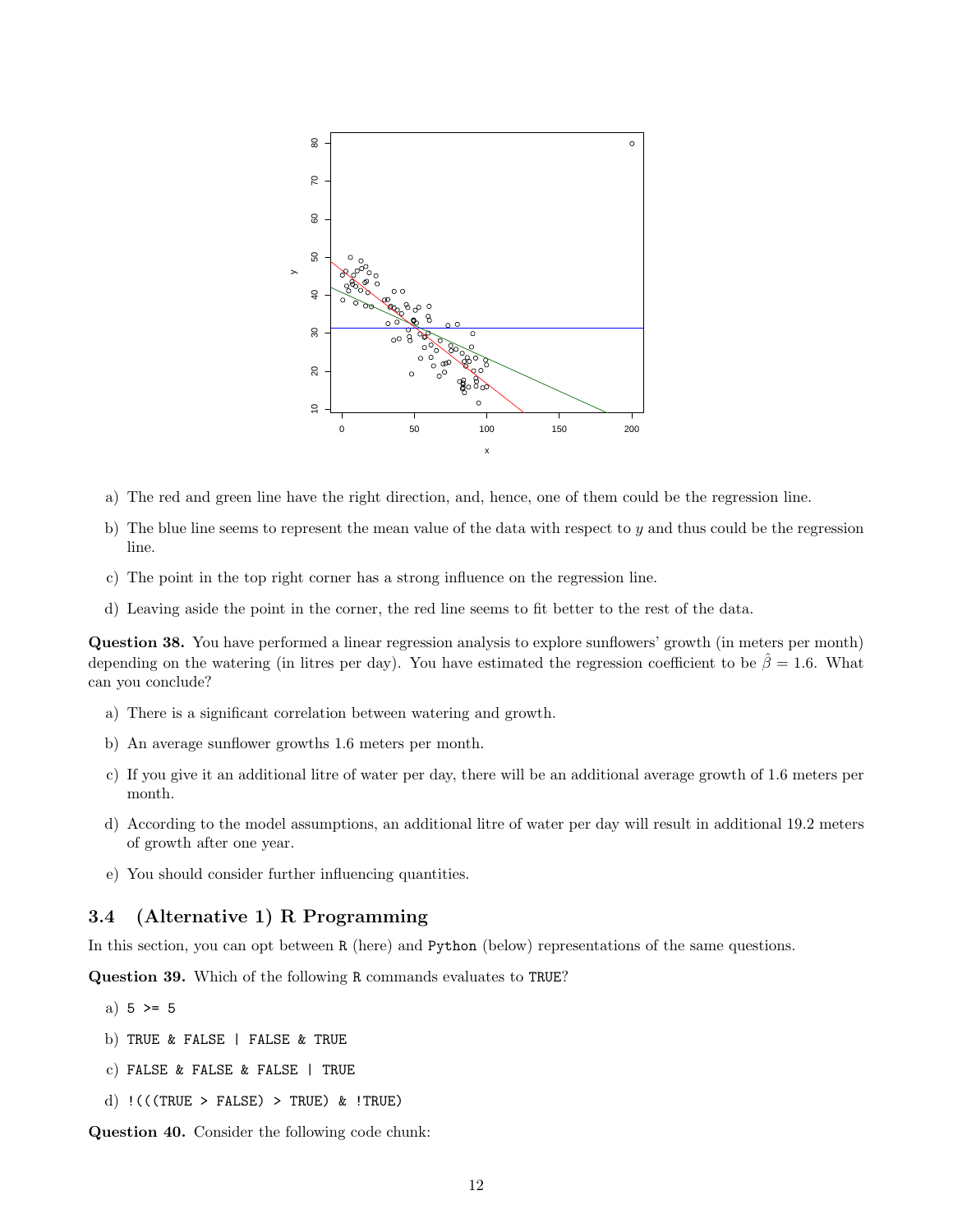```
x \leftarrow 0while(x < 4) {
     x \leftarrow sample(1:3, 1)print(x)
}
```
It is not a good idea to run these lines because...

- a) x is an invalid argument to print().
- b) the condition  $x < 4$  is never violated.
- c) the function sample() does not exist.
- d) x is initialised with the wrong type.

Question 41. Which of the following code lines return TRUE?

- a)  $max(c(2, 3, 4, NA, 1, 5)) == NA$
- b)  $max(c(2, 3, 4, NA, 1, 5), na.rm = TRUE) == 5$
- c) typeof(sum(c(1, 2, 3, 4, NA))) == "double"
- d) typeof(sum $(1:4)$ ) == "integer"
- e) typeof(sum(c(1L, 2L, 3L, 4L, NA\_real\_), na.rm = TRUE)) == "integer"

Question 42. Which functions may have been used to generate the following plot and its underlying data?



- a) lm()
- b) points()
- c) abline()
- d) integrate()

Question 43. Consider the following code chunk and output and note that NA appears in the output of lm().

```
X1 \leftarrow \text{norm}(1e2)X2 <- X1 + 3Y \leftarrow X1 + X2 + \text{norm}(1e2)lm(Y - X1 + X2)
```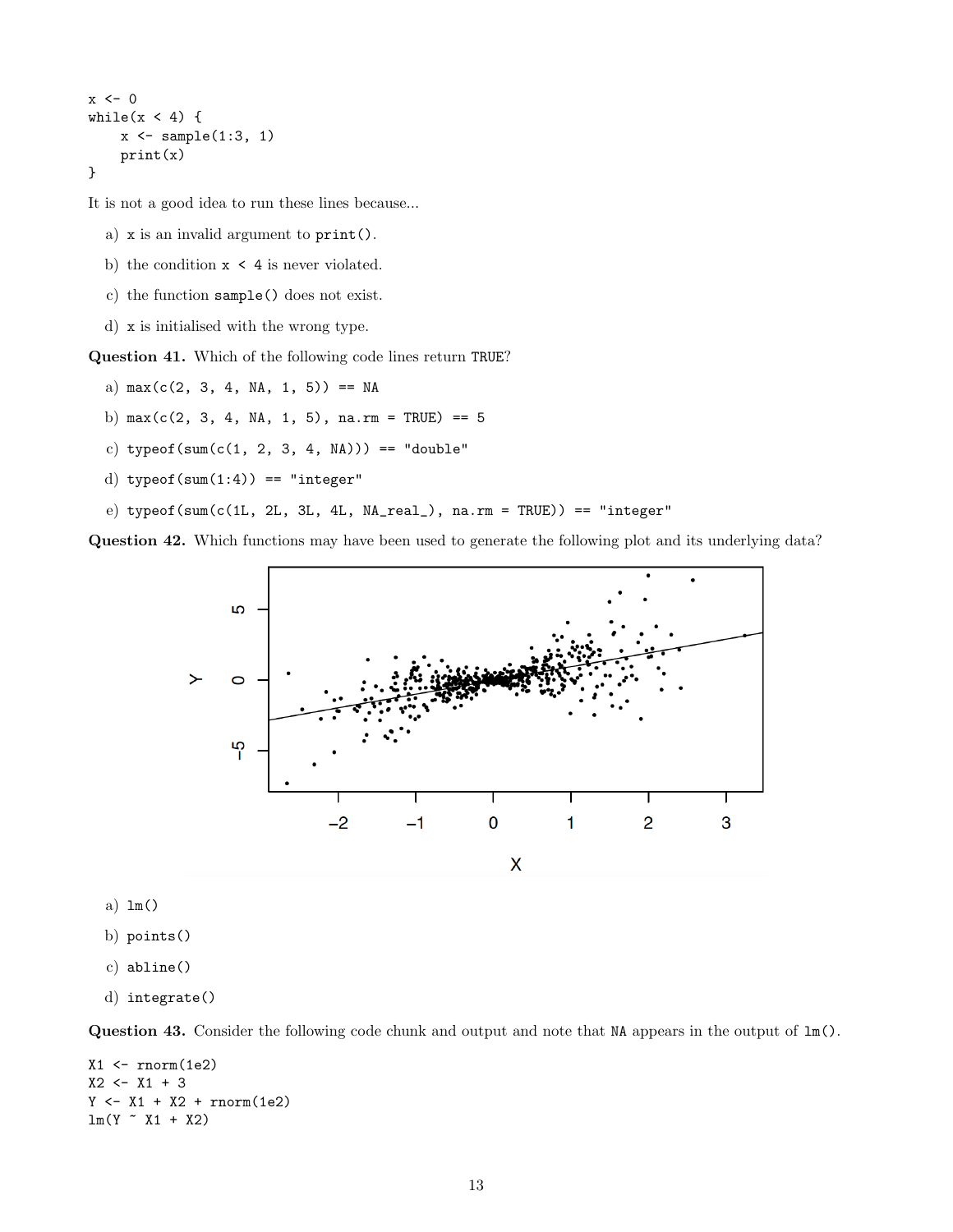```
Call:
lm(formula = Y \sim X1 + X2)Coefficients:
```

| (Intercept) | Χ1    | X2 |
|-------------|-------|----|
| 2.979       | 2.019 | ΝA |

Which of the following statements are correct?

- a) Perfectly correlated regressors X1 and X2 are used.
- b) lm() excludes X2 from the regression so that there is a least squares solution.
- c) NA indicates that the model fit to the data is perfect.

### 3.4 (Alternative 2) Python Programming

In this section, you can opt between R (above) and Python (here) representations of the same questions.

Question 39. Which of the following Python commands evaluates to True?

```
a) 5 > = 5
```
- b) True & False | False & True
- c) False & False & False | True
- d)  $not((True > False) > True)$  &  $(not(True)))$

Question 40. Consider the following code chunk:

```
import random
x = 0while(x < 4):x = random.\text{choice}([1, 2, 3])print(x)
```
It is not a good idea to run these lines because...

- a) x is an invalid argument to print().
- b) the condition  $x \leq 4$  is never violated.
- c) the function random.choice() does not exist.
- d) x is initialised with the wrong type.

Question 41. Which of the following codelines return True.

- a)  $numpy.argv(numpy.array([2,3,4,numpy.NAN,1,5])) == 4$
- b) numpy.nanargmax(numpy.array( $[2,3,4,n$ umpy.NAN,1,5])) == 5
- c) type(numpy.array( $[1,2,3,4$ ,numpy.NAN]).sum()) is numpy.float64
- d) type(numpy.array([1,2,3,4],dtype=object).sum()) is int
- e) type(numpy.array( $[1,2,3,4]$ ).sum()) is int

Question 42. Which packages may have been used to generate the following plot and its underlying data?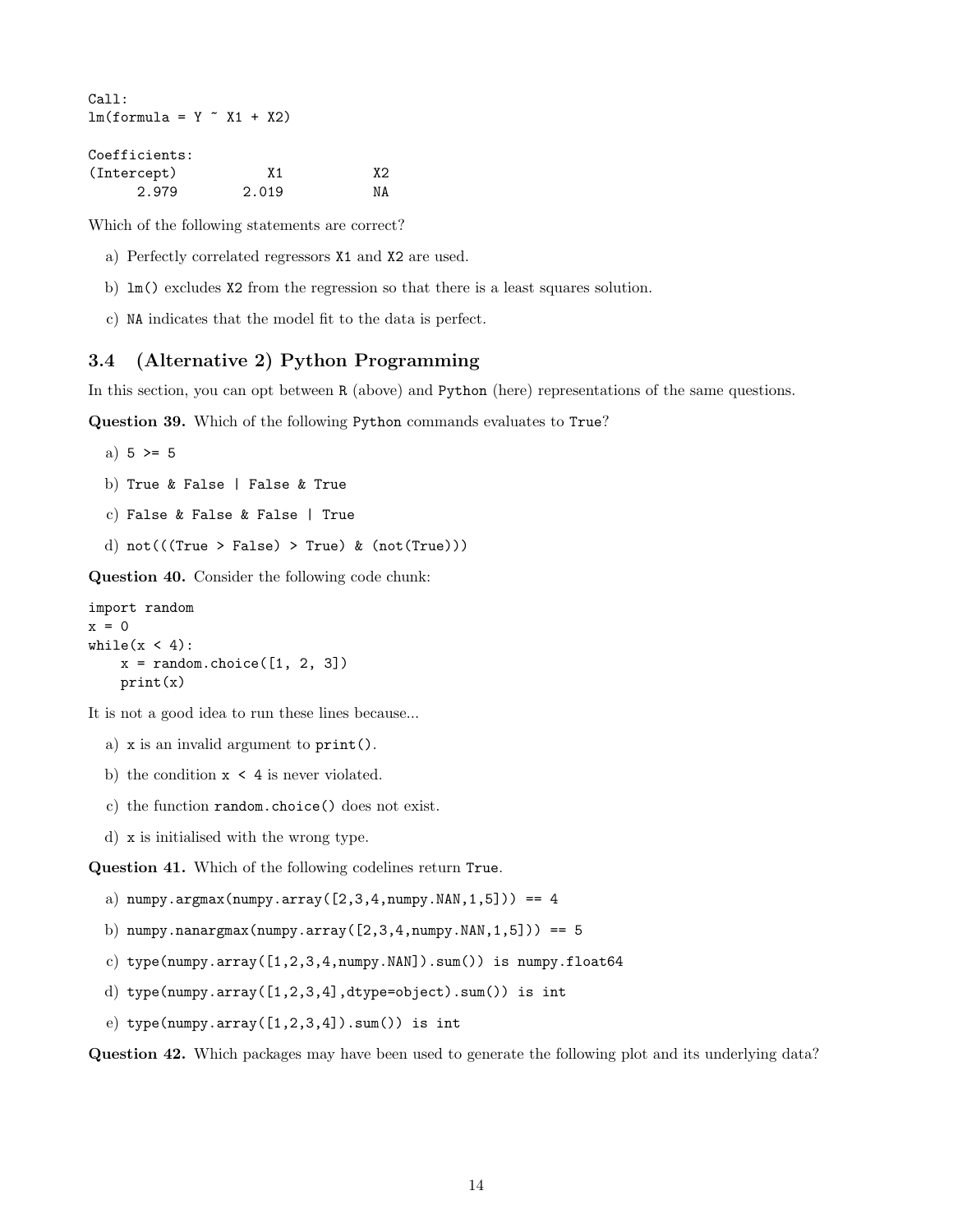

- a) numpy
- b) matplotlib
- c) statsmodels
- d) math

Question 43. Consider the following code chunk and output and note that there are two warnings.

```
import numpy as np
import pandas as pd
import statsmodels.formula.api as sm
X1 = np.random.normal(0, 1, 100)X2 = X1 + 3Y = X1 + X2 + np.random.normal(0, 1, 100)df = pd.DataFrame({'Y'': Y, "X1": X1, "X2": X2})linmodel = sm.ols(formula = "Y "X1 + X2", data = df).fit()linmodel.summary()
Output:
Intercept -0.0272
X1 1.1074
X2 1.0257
```
Warnings:

[1] Standard Errors assume that the covariance matrix of the errors is correctly specified. [2] The smallest eigenvalue is 3.27e-31. This might indicate that there are strong multicollinearity problems or that the design matrix is singular.

Which of the following statements are correct?

- a) Perfectly correlated regressors X1 and X2 are used.
- b) Either X1 or X2 should be excluded, as the second regressor does not add any information to the model.
- c) The second warning indicates that the model fit to the data is perfect.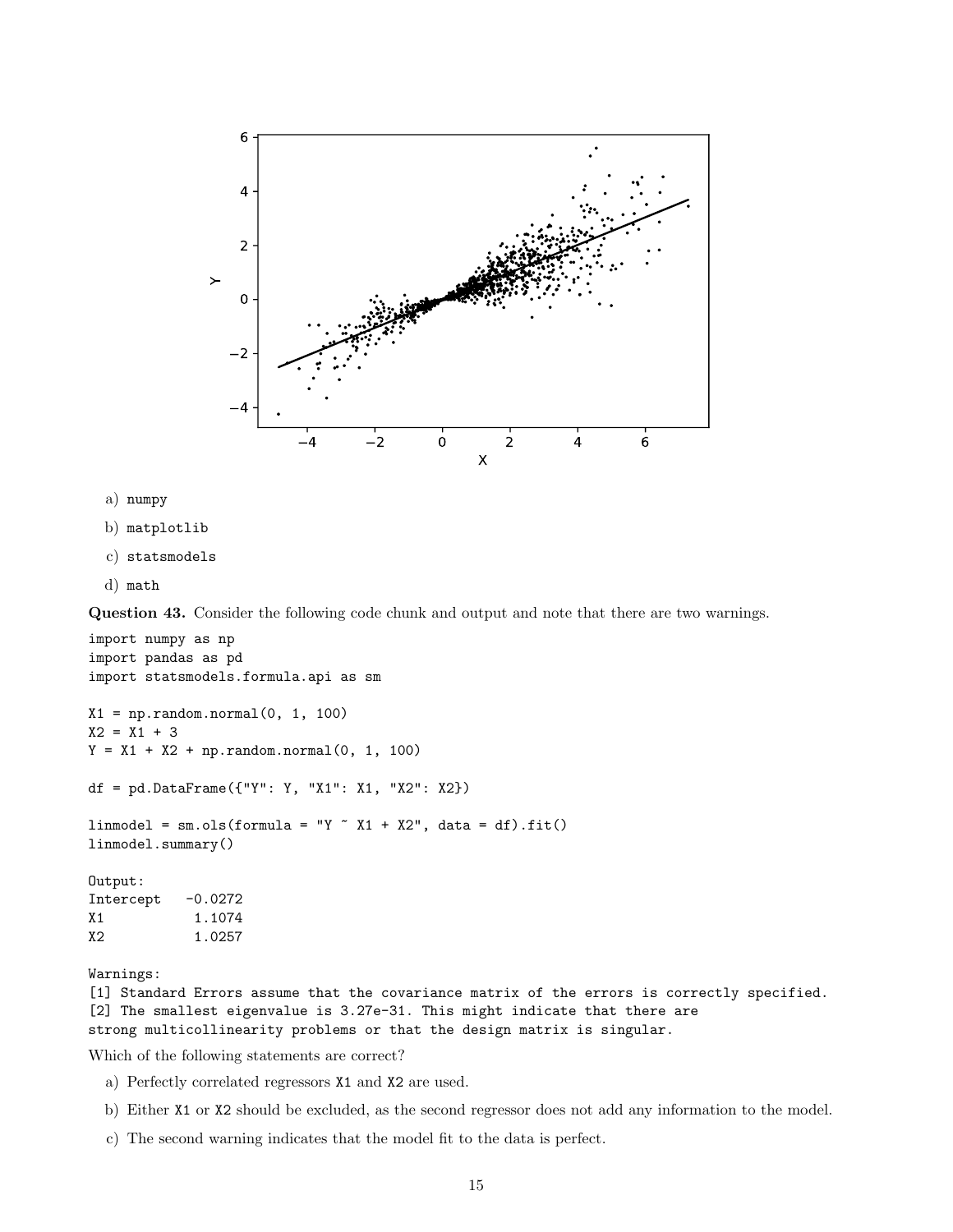# 4 Data Science

Question 44. Consider a data set data containing all German inhabitants, which is subsetted in the following process:

```
data = subset(data, Gender == "female")
data = subset(data, Status == "married")
data = subset(data, Haircolor == "brown")
```
Select which statements are true after all the subsets have applied.

- a) The data set contains all brown haired and married females worldwide.
- b) The data set contains all brown haired German inhabitants.
- c) The data set contains all brown haired and married female German inhabitants.
- d) The data set contains all brown haired, married, female German inhabitants with at least 2 children.

Question 45. For what ultimate purposes may algorithms like *Nelder-Mead, Newton-Raphson* or *gradient-descent* be used for?

- a) To find the minimum of a function.
- b) To find all zeros of a function.
- c) To evaluate the derivative of a function.
- d) To solve a generalised regression problem.

Question 46. The Titanic data set contains information, whether passengers of the Titanic survived the shipwreck, based on their gender, age and passenger class. The following decision tree has been learned on this data. Which of the statements are true?



- a) Overall, 62% of the passengers in the data set died.
- b) A 'new' passenger (female, 3rd class, 30 years old) is predicted to die in the shipwreck.
- c) 62% of the passengers in the data set are female.
- d) All male 3rd class passengers in the data set died.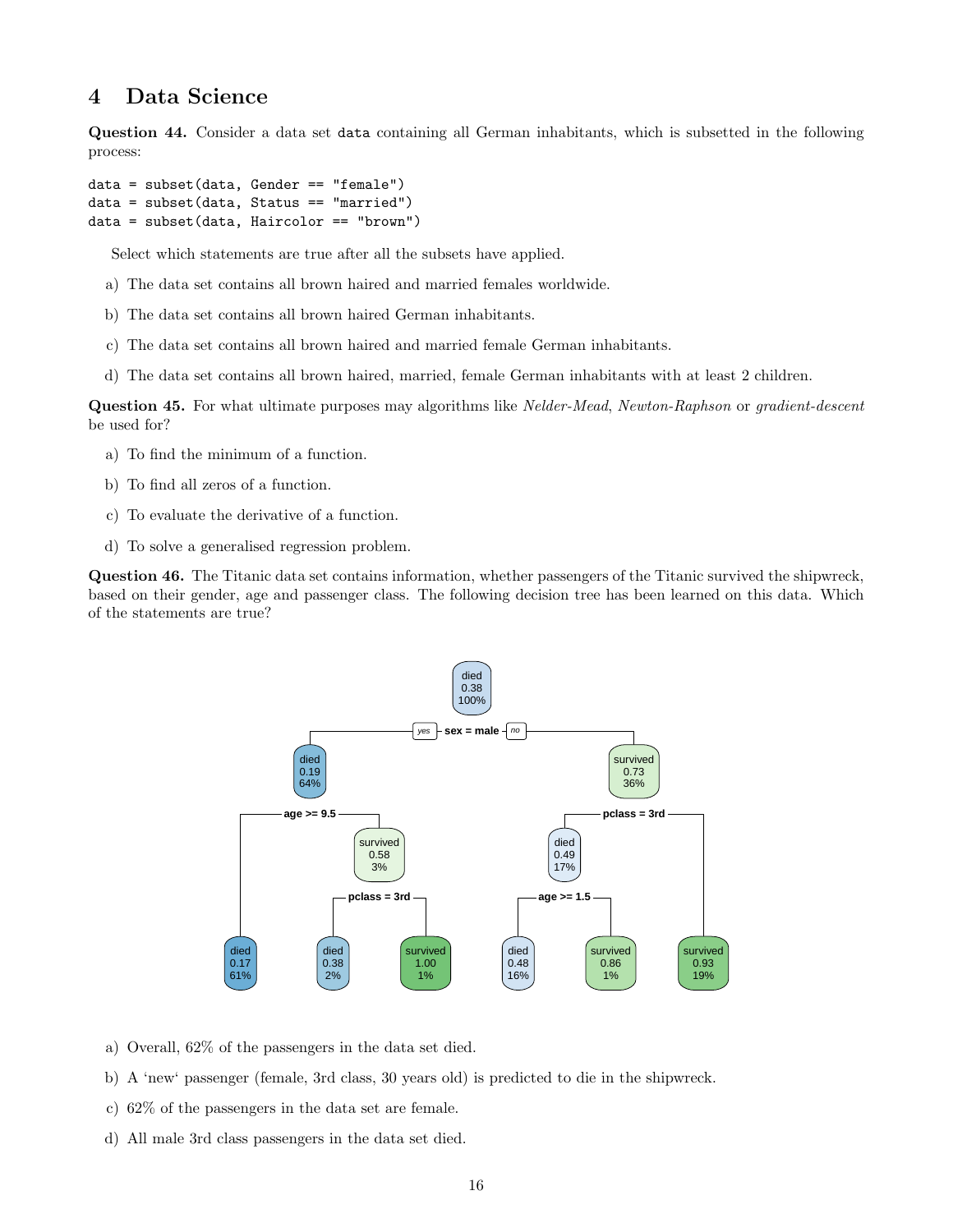Question 47. Random forests are one of the most famous machine learning methods. They are easy to understand, easy to implement and reach good prediction performances even without a hyper-parameter tuning. Which of the following statements on random forest are correct?

- a) The prediction of a classification forest is made by a majority vote of the trees' predictions.
- b) The prediction of a regression forest is the median of the tree predictions.
- c) Each single tree in the forest uses only a part of the data available.
- d) The training time of a random forest scales linear with the number of trees used.

Question 48. Let us return to the Titanic data set. We now have learned several models and want to choose the best one. We used three different methods to validate these models: The training error rate (apparent error rate), the error rate on an external test set and the error rate estimated by a 10-fold cross validation.

| Learner             |          |      | Training Error   Error on the test set   Cross Validation Error |
|---------------------|----------|------|-----------------------------------------------------------------|
| Decision Tree       | $0.18\,$ | 0.22 | 0.21                                                            |
| Random Forest       | $0.01\,$ | 0.10 | 0.12                                                            |
| 1-Nearest-Neighbour |          | 0.18 | 0.19                                                            |

Which of the following statements are correct?

- a) 1-Nearest-Neighbour has a perfect training error and hence it should be used here.
- b) Random Forests outperforms both 1-Nearest-Neighbour and the Decision Tree in terms of prediction error.
- c) Not just in this case, but in general, Cross Validation is the better validation strategy and should always be preferred over the error on a single test set.
- d) Not just in this case, but in general, Decision Trees always perform worse than Random Forests.

Question 49. We try a last model class to find the perfect model for the Titanic data-set: An SVM. The SVM is a model class that is very sensitive to hyper-parameter tuning. Especially, the cost parameter  $C$  and the bandwidth of the RBF kernel  $\lambda$  must be optimally adjusted in order to obtain a sensible model.

We use a nested resampling strategy to perform this hyper-parameter tuning: At first, 33% of the data are laid aside as an external test set, to validate the result of the hyper-parameter tuning itself (the outer resampling strategy). We use a random search as the tuning algorithm with a budget of 100 iterations. As parameter spaces, we use all positive real numbers for both C and  $\lambda$ . The performance of a single hyper-parameter setting is evaluated using a 10-fold cross validation (the inner resampling strategy). Moreover, in order to speed up the entire tuning process, we utilise parallel computing.

Which of the following statements are correct?

- a) Using a nested resampling is necessary in order to detect underfitting.
- b) As both C and  $\lambda$  are numeric parameters, any other optimization algorithm could be used instead of random search.
- c) The choice of cross-validation as the inner resampling strategy is arbitrary, and a bootstrapping would lead to similar results.
- d) The parallelization should take place at the innermost loop, hence, the execution of the inner cross-validation loop should be parallelized.

Question 50. Take a look at the following scatter plot of the so-called XOR data-set: